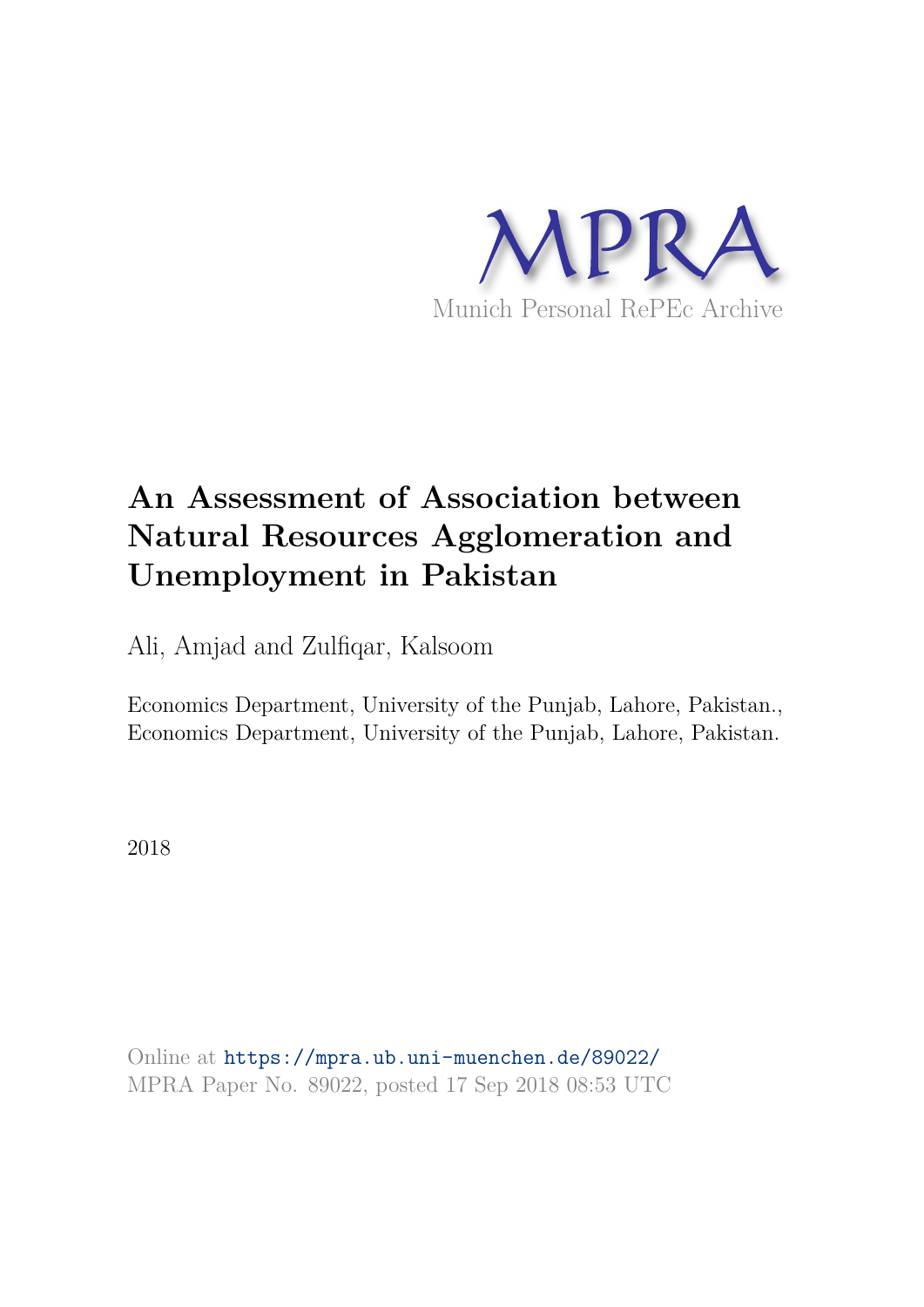# **An Assessment of Association between Natural Resources Agglomeration and Unemployment in Pakistan**

# **Amjad Ali & Kalsoom Zulfiqar<sup>1</sup>**

# **Abstract**

l

Mostly, economists believe that due to non-existence of agglomeration economies, there are less chances of employment spatial distribution in an economy. Following the strands of previous literature about agglomeration special impacts, this study has uplifted the curtain from some interesting realities. This study has examined the association between unemployment and natural resources agglomeration in Pakistan from 1980 to 2016. For measuring natural resources agglomeration, an index has been constructed based on coal production, oil production, forest area and agricultural land as a percentage of total land area. The study utilized autoregressive distributed lag (ARDL) method of co-integration. The results show that natural resources agglomeration, secondary school enrollment, foreign direct investment and inflation have a negative and significant impact on unemployment in Pakistan. The results reveal that population is putting a positive impact on unemployment in Pakistan. The study finds that natural resources agglomeration is an important factor for reducing unemployment in Pakistan. There are some other factors for agglomeration economies, i.e. Local economic policies, natural resources availability and amount of manpower for employment spatial distribution in Pakistan. So efforts are needed to mega scale for exploration, proper usage and the functioning of natural resources in Pakistan.

**Key Words:** unemployment, natural resources, inflation, foreign direct investment **JEL Codes:** E24, N50, P24,

 $<sup>1</sup>$  The authors are Assistant Professors at Economics Department, University of the Punjab, Lahore, Pakistan.</sup> Email: [chanamjadali@yahoo.com](mailto:chanamjadali@yahoo.com) [; sakoang@yahoo.ca](mailto:sakoang@yahoo.ca)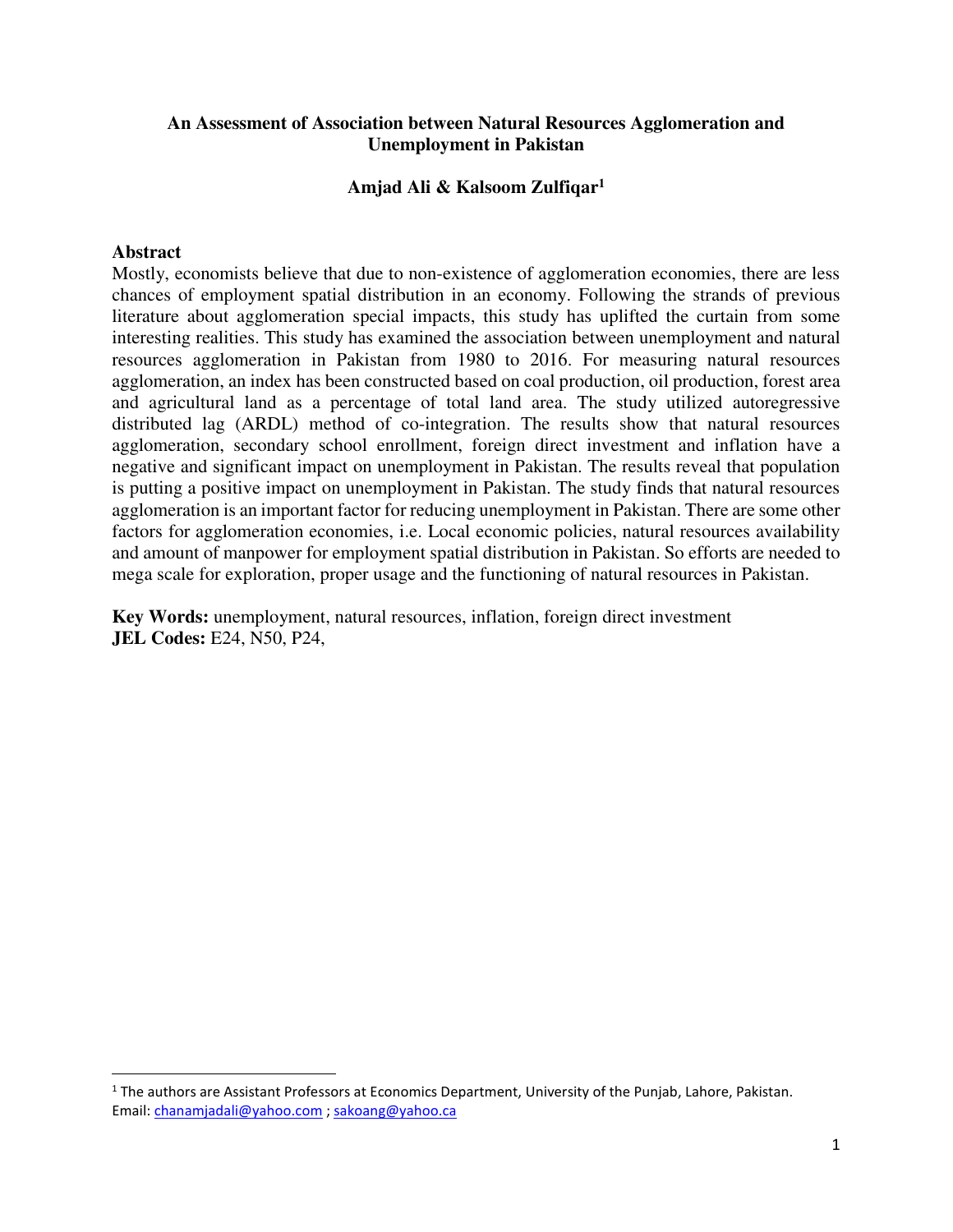#### **Introduction**

Agglomeration economies are an important factor in enticing people move towards specific place. An agglomeration of certain types of natural resources increases the importance of this place for households and business. Initially, natural resources fascinate only few households and businesses towards this place, but later on more households and business increase the concentration. After that the size of the place grows, production cost of business decrease and place become a potential spot for more households and business. This process leads to the congestion of the people and sparking of the agglomeration economies would be happening. Krugman (1991) mentions that agglomeration is the most visible part of geographical economics. So, agglomeration creates the cluster of economic activities and logical circular flow has started for household and business. Moreover, agglomeration also starts the process of localization. There is very fundamental and unique type of relationship between natural resource agglomeration and employment. Employment level in a country is a basic indicator of its economic activities and performance. Level of employment decides the level of human wellbeing of the society. Mostly, economists support the idea that clustering of natural resources decrease the level of unemployment in a country. High amount of natural resources increases the demand for labor. Therefore, for an appropriate level of employment there must be some specific amount of natural resources are necessary.

In previous literature, the link between the spatial concentration of employment and agglomeration economics is ignored, but agglomeration economics plays a vital role in employment. Previous studies have focused on other factors rather than a natural resources agglomeration for employment. Exactly, it is not confirmed that which factors contribute towards rising employment, but it is natural resource availability which decide the size of the cities and states. The current research has tried to focus on natural resources agglomeration as a main factor of employment concentration. Generally, development economists considered that natural resources agglomeration is the primary factor for the clustering of people and employment. This means that little amount or non-availability of natural resources agglomeration reduces spatial concentration of people and or make it uneven. So rising agglomeration economies increases workers' spatial concentration and provide opportunities for business to enhance.

Pakistan is an important country in South Asia. Pakistan is having 650 miles long seashore in the Indian Ocean. Iran and Afghanistan are situated in the west of Pakistan. China in the far northeast and India is to the east. Pakistan is strategically very important for Middle East, Central Asia, South Asia. With respect to population, Pakistan is  $6<sup>th</sup>$  biggest country in the world with 199.71 million populations. The estimated fertility rate and population growth 3.0 and 1.86 respectively. Natural rate of unemployment for a healthy and good working economy as predicted by economists is around 2%, but in Pakistan it is more that 5% prevailing throughout our selected era and it is far grimmer for females. This more that 5% means 4.1 million unemployed persons which majorly comprised of age group 20-29 years. Figure-1 gives the historical picture on unemployment in Pakistan. Average unemployment of Pakistan remains 5.47% till 2016 from 1985, unemployment was on its peak 7.80% in 2002 but was 3.10% of its lowest level in 1987. Unemployment rate (5.90%) in Pakistan remains unchanged during 2012 and 2016. Pakistan has a number of natural resources; cultivated land is one of the main natural resource. Limestone, coal, natural gas, silver, hydro power potential, salt, gold, copper and iron are other main natural resources. Pakistan has a comparative advantage on many countries in sugar cane, mutton,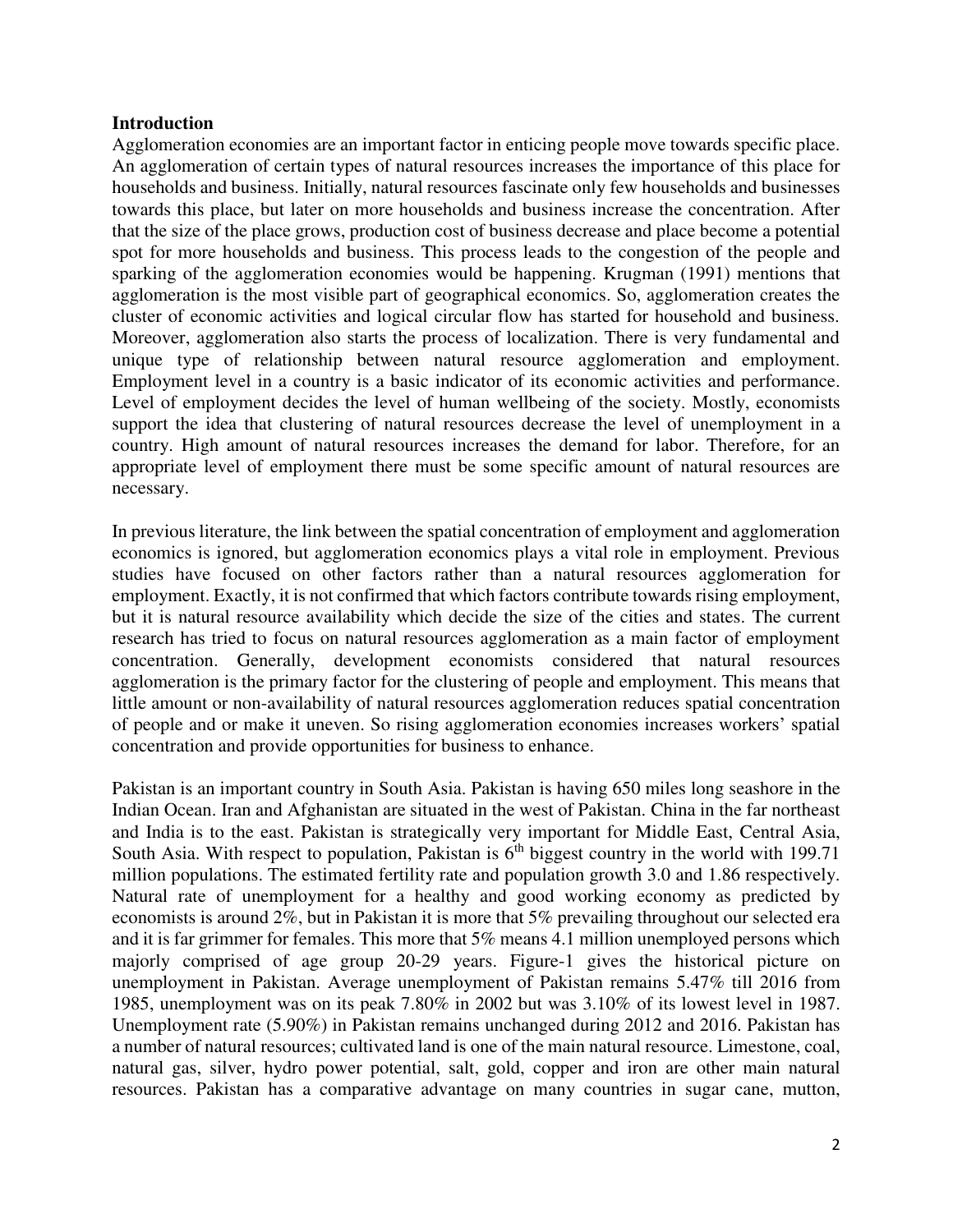vegetables, fruits, cotton, wheat, milk, eggs, beef and rice etc. Pakistan is producing primary products such as paper products, fertilizers, shrimp, construction materials, pharmaceuticals, food process and textiles. These types of natural resources and industries indulged Pakistani power in the process of employment. In such situations, Pakistan becomes an interesting case study. This kind of exercise is hardly available in previous literature in case of Pakistan, so this study will be a healthy contribution towards respective literature.



#### **Figure-1**

#### **Literature review**

A number of theoretical and empirical studies are available on this issue, but most relevant and recent are selected here as a literature review. Moomaw (1981) pointed out that the spatial concentration of natural resources enhances productivity and growth. Head *et al*. (1995[\) analyze](http://www.sciencedirect.com/science/article/pii/002219969401351R)  [agglomeration benefits by considering Japanese investments in manufacturing as economic](http://www.sciencedirect.com/science/article/pii/002219969401351R)  [geography suggests that firms of same industry when gathered in same area generate positive](http://www.sciencedirect.com/science/article/pii/002219969401351R)  [externalities also known as agglomeration effects. And this industrial localization finds its](http://www.sciencedirect.com/science/article/pii/002219969401351R)  [evidence statistically. The study has utilized logit estimates to prove that agglomeration benefits](http://www.sciencedirect.com/science/article/pii/002219969401351R)  [play key role in decision of location for project selection. R](http://www.sciencedirect.com/science/article/pii/002219969401351R)osenthal and Strange (2000a) key role of agglomeration economies in which agglomeration has impacted at least three dimensions at least, that are industrial, geographical and temporal scope. Also, natural advantages, consumption opportunities, rent seeking and home market effects contribute to agglomeration. Ottaviano and Thisse (2004) focus on the new economic geography approach. By using the unified framework survey for analyzing home market effects. Peng *et al*. (2006) examined the middle product economies with the help of a neoclassical - growth model. The findings show that growth and agglomeration have positive interaction, but trade did not increase growth of regions, it also does not increase wages gap in skilled and unskilled workers.

Zambrano (2015) empirically analyzed the influences of natural resources for economic growth and the effect of their presence on social setup. It is argued that resource amassing in countries appreciates real exchange rates, but there would be declining in non-resource export sectors, which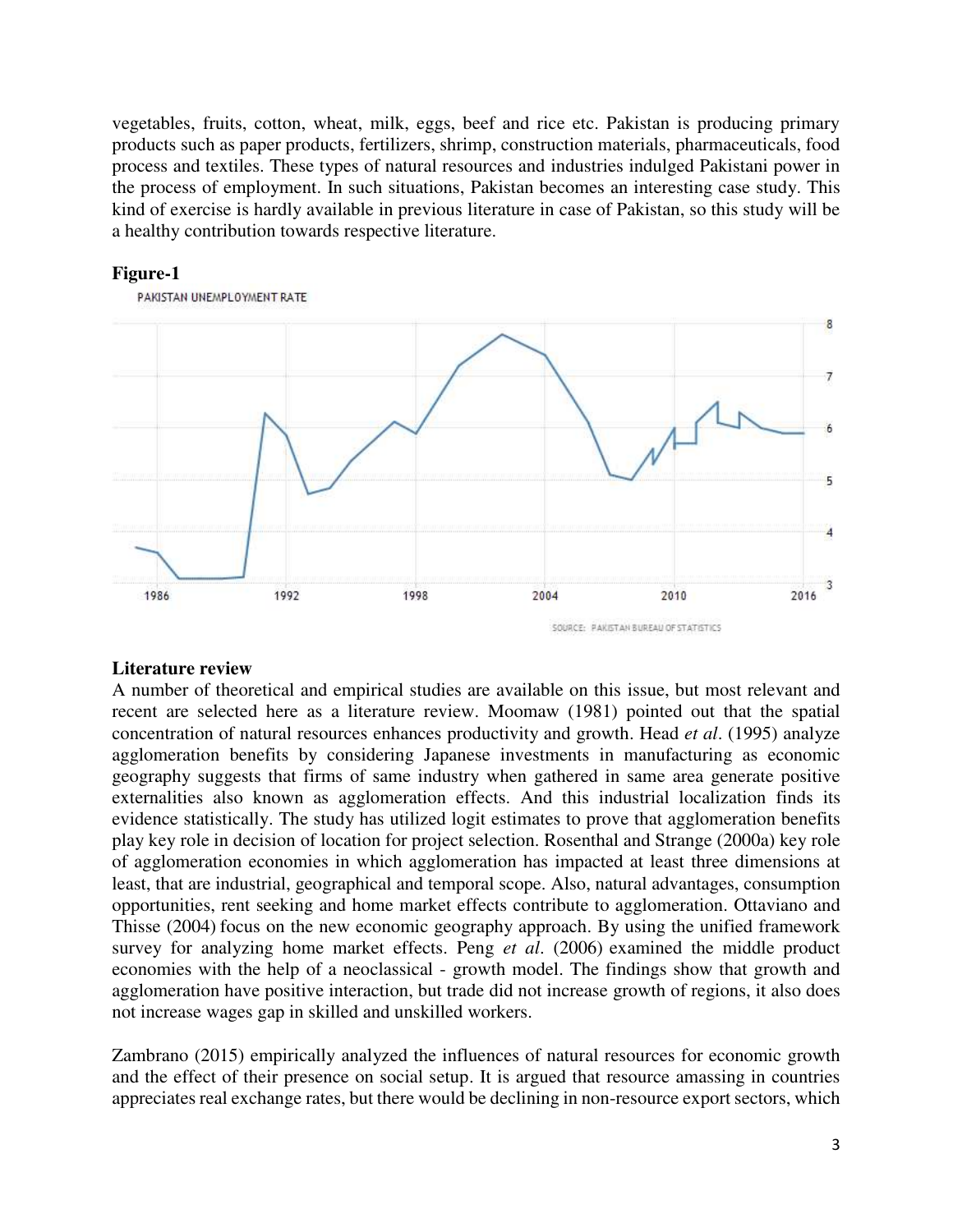might lead to high inequality, poor growth rates, particularly if an institutional management, law maintenance and corruption are not properly managed. Especially, capital intensive resources are more prone to conflicts. And this case is even more severe in the case of diamond and precious metals. But if institutions are developed, trade is open and there are high investments in exploration resources it might be beneficial. Thus, countries should adopt forward looking strategy in resource exploration and resources be privately owned by citizens. Poor countries with mighty natural resources be helped by developed countries in sharing ideas, technology etc[. Betz](http://www.sciencedirect.com/science/article/pii/S0140988315001279) *et al.* (2015) studied the effect of economic growth on coal country by particularly examining the Appalachian region (as of different mining practices) from other regions of U.S. and suggested that mining of coal in modern period does not create enough spatial effects to make Appalachia different from other regions in U.S. They also found negative steady relationship between entrepreneurship and population growth. [Farhadi](http://www.sciencedirect.com/science/article/pii/S0305750X15000479) *et al.* (2015) tested the free market institutional effect in which property rights are protected and there is freedom of support and voluntary exchange can change the obscenity of natural resources into a blessing. The estimates suggested that the negative growth effects of resource rents can onset benefits in countries with greater economic freedom.

Jovic *et al.* (2016) analyzed natural resources rent and its link to economic development and prosperity. Economic development can be judged from different perspectives and inputs to the economy. In this case natural resource rent is the input chosen for exploring economic development. Five different rents of natural resources are compared as which leads to greater effect on economic development indicators. Proxy used for economic development is gross domestic product. Inputs were rent of coal, mineral, forest, oil and natural gas. Sensitivity analysis of dependent variable with each independent variable is performed by using soft computing scheme. Results showed that forest rents have a greater impact on selected dependent variable i.e. Gross domestic product. Which can be restated as small changes in forest rents constitute about greater changes in gross domestic product as compared to other rents.

Ebeke and Etoundi (2017) examined the impact of natural resources, abundance and its implications for standards of living and urbanization in Africa. The basic hypothesis was the that exploitation of natural resources combined with bad governance, creates the situation of fast urban concentration and urbanization and decreases the standard of living in central or primal part of the city. For an empirical analysis panel of different African cities were considered, the results suggested that rise in natural resources enhances urbanization drastically. They established a negative relationship between the standard of life in big cities, the resource abundance and other facilities rise urban concentration and urbanization. The findings of the study asserted that results inevitably hold in case of bad governance. Urbanization due to resource agglomeration in developing countries creates the problem of poor governance. Actually a poor/bad governance is linked with damaging impacts of urban concentration urbanization for standard of living in African cities. The results suggested that African cities are experiencing a unique type of transformations.

Sikor *et al.* (2017) conceptually analyzed the natural resources and property right regimes, as some twenty years ago a conceptual scheme of arranging property right regimes and differences among various bundles of rights were determined by Schlager and Ostrom (1992). It influenced research on common property rights, natural resource governance, and community resource management. But nowadays governance of natural resources has changed widely which is challenging the application of conceptual schemes. In the process of managing natural resources, local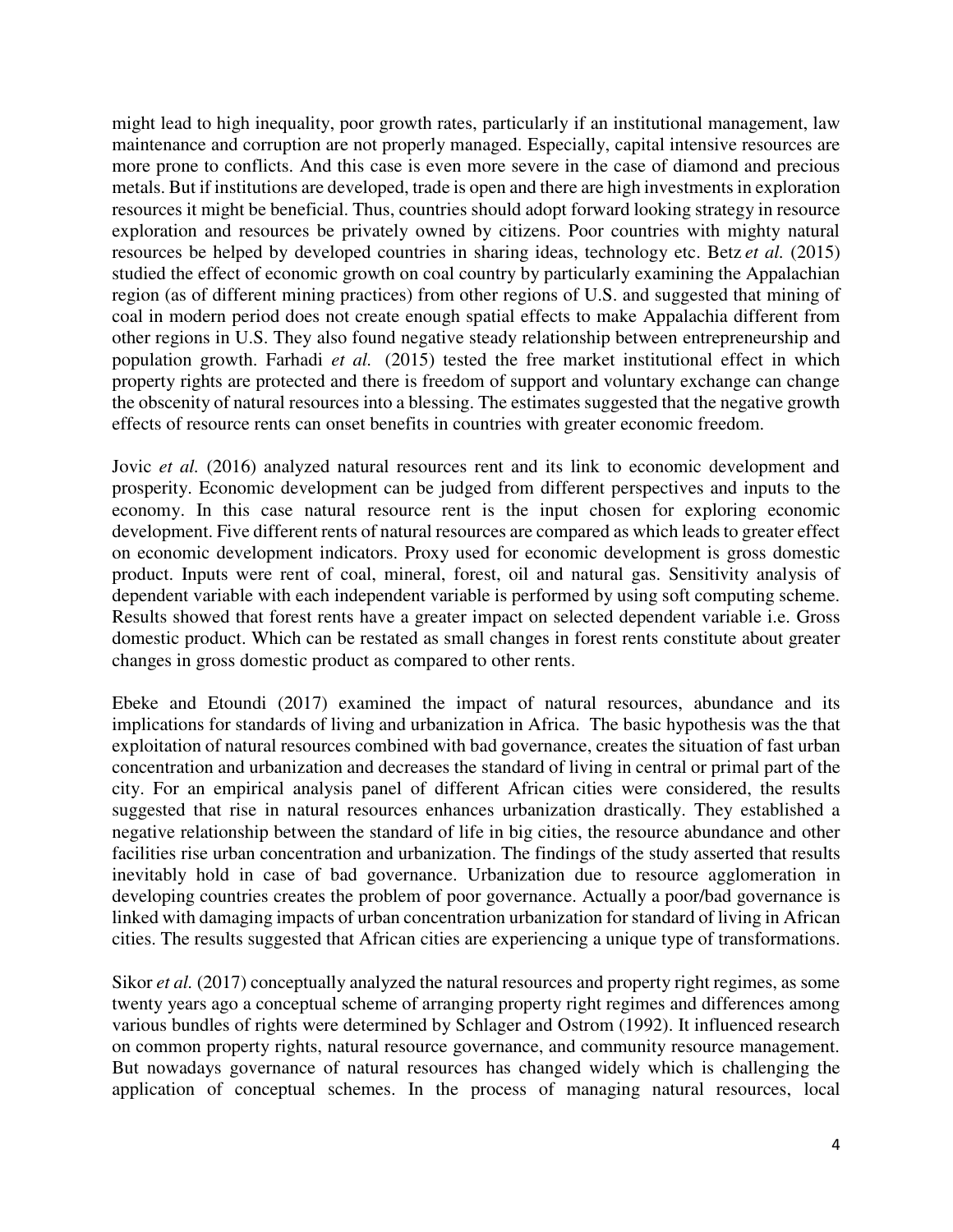communities are playing a rather significant role than any other social actors. The management of resources also provides access to different types of advantages which are external in nature such as benefits from environmental services etc. This sort of changes actually cause has increased demand for property rights. It uses a conceptual scheme of changes in dealing with natural resources as portraying three basic modifications that are based on control of rights, use of rights and authority of rights leading to a scenario that focuses on eight types of rights of property. This technique was applied to three governing interventions in China and Laos, including direct benefits and indirect benefits that are attained by natives for using natural resources. The results drawn show that coeval governance changes may have not lead to outright dispossessions of natives, as they have the right of direct use of natural resources. But parametrically controlling and authoritative rights on natural resources are exercised by government and international agencies, excluding the local population from its benefits. Empirical testing also suggests a greater trend possibility in compensated exclusion from natural resources.

Ullah *et al.* (2017) analyze the management of natural resources in Asia in the 21st century. For this purpose, the study views the main natural resource challenges and issues such as; losses in biodiversity, deforestation, ecosystem degradation and natural resources related regional conflicts and their unsustainable use. Institutional Analysis and Development and social-ecological systems methods are used effectively in guiding the formation and governance, cooperation in community pool resources (CPRs) that energize citizens in solving their mild problems to increase their working capacity which would result in attaining a major bulk in economic returns from CPRs. Effective benefit sharing mechanism and good governance of CPRs are a tool of attaining a conducive environment for imposing of forest degradation and their aftermath of emission reduction in regions. Community-based natural resource management (CBNRM) is a very emphatic tool of environmental management challenges. As community oriented solution of environmental issues normally depend upon the creation of collective effort for responses, environmental benefits of society, risks absorbance and safety nets for poor community members. But several issues also relate to it, which are mostly ignored out of which the most important one is the provision of effective governance of CPRs.

## **Economic Model and data Sources**

Simply, economic models are constructed for explaining the complex behavior of economic agents. Normally, an economic model provides us current and actual economic circumstances of various elements in the presence of certain assumptions and abstraction. The main purpose to construct an economic model is to make an investigation and provide future prediction. The current study has examined the association between natural resource agglomeration and unemployment in the case of Pakistan. Following the methodologies of Acero (1993), Kalim (2003), Echebiri (2005), Akhtar and Shahnaz (2005), Schoeman *et al.* (2008), Eita and Ashipala (2010), Kingdon and Knight (2001), Garcia (2004), Valadkhani (2003), Monastiriotis (2006) and Kwabena (2011), the functional form of the model can be described as:

 $UN_t = f(NRI_t, SSER_t, FDI_t, POP_t, INF_t)$ 

Where,

NRI =Natural resources index (Principle Component Analysis is used for the construction of natural resource index for Pakistan. Coal production, oil production, forest area and agricultural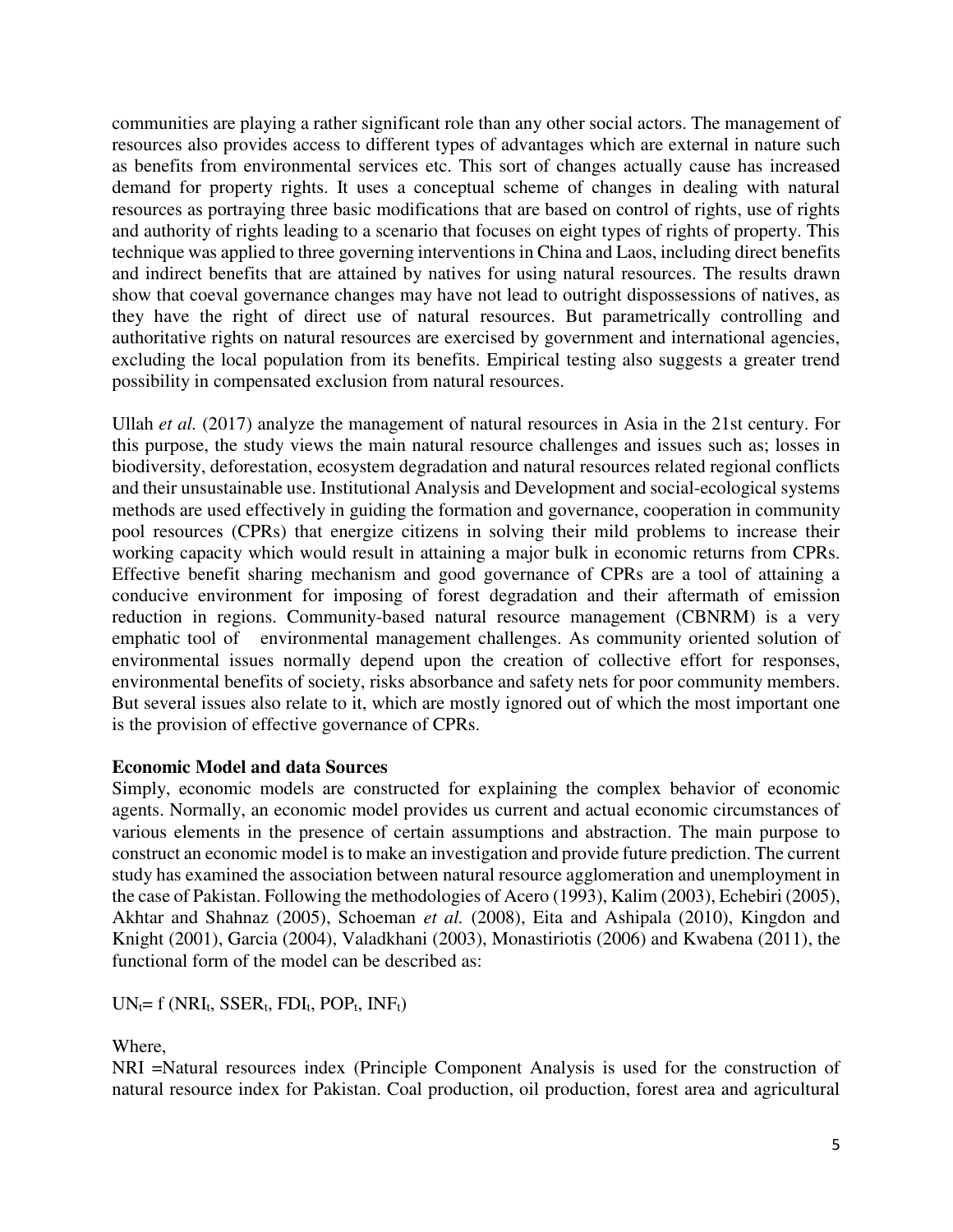land as a percentage of total land area are used for the construction of natural resources agglomeration in Pakistan.) SSER=Secondary school enrollment rate POP=overall population FDI=foreign direct investment INF=Inflation rate UN=Unemployment rate t=time period The data for all the variables is collected from various issues of economic survey of Pakistan and World Development Indicators (WDI) online databases.

## **Econometric Methodology**

This study investigates the relationship between natural resources and level of unemployment in Pakistan from 1980 to 2016. Moreover, the data for time series have the non-stationarity or unit root problem. Nelson and Plosser (1982) discuss that frequently the data for time-series macroeconomic indicators have unit-root issue. This also violates OLS assumptions. So, in case of time series data unit root problem must be checked. Nemours unit root tests are available in applied econometric literature. This paper uses Augmented Dickey-fuller (ADF) unit root tests for removing non-stationarity of the data. In econometric many co-integration tests are used for examining cointegration among variables, such as Engle-Granger (1987) test, Maximum Likelihood based on Johansen (1991/1992) and Johansen-Juselius (1990) tests. But this study uses Pesaran et al., (2001) most advanced Autoregressive Distributed Lag (ARDL) of co-integration. This method has Nemours benefits on old-fashioned methods of co-integration. This method can be used when we have a mixed order of integration. It can be useful for a small set of data. It can give exact evidence about the structural break in data. It has a strong power of prediction of the existence of structural breaks in the data.

## **Empirical Results and Discussion**

This paper attempts to analysis association between natural resource agglomeration and unemployment in Pakistan from 1980 to 2016. In this section empirical estimates are given. First, the correlation matrix of included variables is shown in table-1. The results explain that unemployment has an inverse and significant correlation with natural resources, secondary school enrollment, foreign direct investment and inflation but inverse and insignificant correlation with population. Natural resources have positive and significant correlation with secondary school enrollment, foreign direct investment, population and inflation. Secondary school enrollment has positive and significant correlation with foreign direct investment, population and inflation. Foreign direct investment has positive and significant correlation with population and inflation. The estimated results of correlation matrix reveal that most of the independent variables of the selected model has not very strong correlation, so there are less chances of high multicollinearity.

|             |           |         | 1 UNIV 1 |  |  |
|-------------|-----------|---------|----------|--|--|
| UN          | 1.0000    |         |          |  |  |
| <b>NRI</b>  | $-0.8003$ |         |          |  |  |
|             | 0.000     | .00000  |          |  |  |
| <b>SSER</b> | $-0.6527$ | 0.81481 | 1.00000  |  |  |
|             | $-0.014$  | 0.0000  |          |  |  |

| П<br>. . |  |
|----------|--|
|          |  |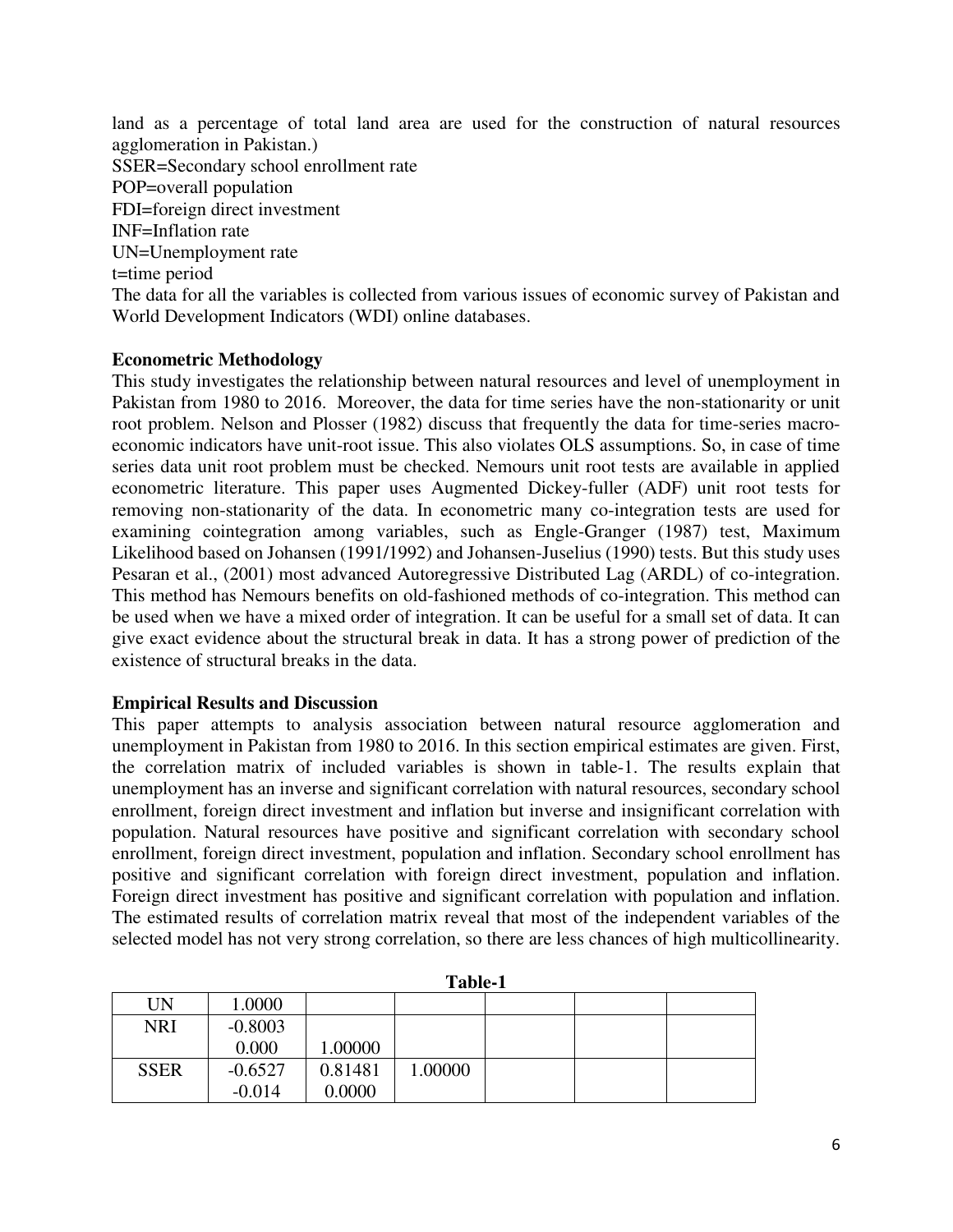| <b>LFDI</b> | $-0.5442$ | 0.78728    | 0.73221     | 1.00000     |             |            |
|-------------|-----------|------------|-------------|-------------|-------------|------------|
|             | 0.056     | 0.0011     | 0.0037      |             |             |            |
| <b>LPOP</b> | $-0.1457$ | 0.55733    | 0.73391     | 0.65437     | 1.00000     |            |
|             | 0.852     | 0.0022     | 0.0000      | 0.01380     |             |            |
| <b>INF</b>  | $-0.7969$ | 0.76323    | 0.58632     | 0.77053     | 0.39235     | 1.00000    |
|             | 0.000     | 0.0000     | 0.0083      | 0.0060      | 0.22450     |            |
|             | UN        | <b>NRI</b> | <b>SSER</b> | <b>LFDI</b> | <b>LPOP</b> | <b>INF</b> |

This study is going to examine the co-integration among variables. Stationarity of the variables is primarily required for all co-integration methods. This paper selects ADF test for examining the stationarity of the variables. The results of the ADF unit root test are presented in table-2. The results in table 2 reveal that all variables are non-stationary at level, but at first difference natural resources, secondary school enrollment, population, foreign direct investment, inflation and unemployment become stationary. On the basis of ADF unit root test, this study uses ARDL bound testing method for examining the co-integration among the variables.

| <b>Variables</b> | At level                |        | At 1 <sup>st</sup> difference |         |
|------------------|-------------------------|--------|-------------------------------|---------|
|                  | t-statistics<br>p-value |        | t-statistics                  | p-value |
| NRI              | $-0.767188$             | 0.8043 | -4.147918                     | 0.0060  |
| <b>SSER</b>      | $-0.181138$             | 0.9241 | $-2.000143$                   | 0.0463  |
| <b>LPOP</b>      | 0.773                   | 0.9901 | $-3.283119$                   | 0.0348  |
| LFDI             | $-1.228754$             | 0.6379 | $-3.216124$                   | 0.0368  |
| INF              | $-2.059229$             | 0.2615 | $-5.136529$                   | 0.0009  |
| UN               | $-2.180314$             | 0.2197 | $-3.074054$                   | 0.0480  |

| anı<br>I٢ |
|-----------|
|-----------|

This study uses unemployment as dependent variable, whereas foreign direct investment, natural resources, secondary school enrollment, population and inflation as explanatory variables. The estimates of ARDL test are shown in table 2. The estimates reveal that calculated F-statistics value (14.10011) is greater than upper-bound at 5%. This reveals that there is cointegration among the variables. So, model can be used for long run association.

| Table-3                                                         |      |      |  |  |  |
|-----------------------------------------------------------------|------|------|--|--|--|
| $F-statistics = 14.10011$                                       |      |      |  |  |  |
| Level of significance<br>Lower bound value<br>Upper bound value |      |      |  |  |  |
| $5\%$                                                           | 5.46 | 6.61 |  |  |  |
| $0\%$                                                           |      | 7 73 |  |  |  |

The estimated long run results are given in table 4. Long run analysis shows that natural resources have inverse and significant association with unemployment. The estimated results explain that 1% rise in natural resources brings (-0.2042%) fall in unemployment. The results reveal that enrollment in secondary school has an inverse and significant association with unemployment in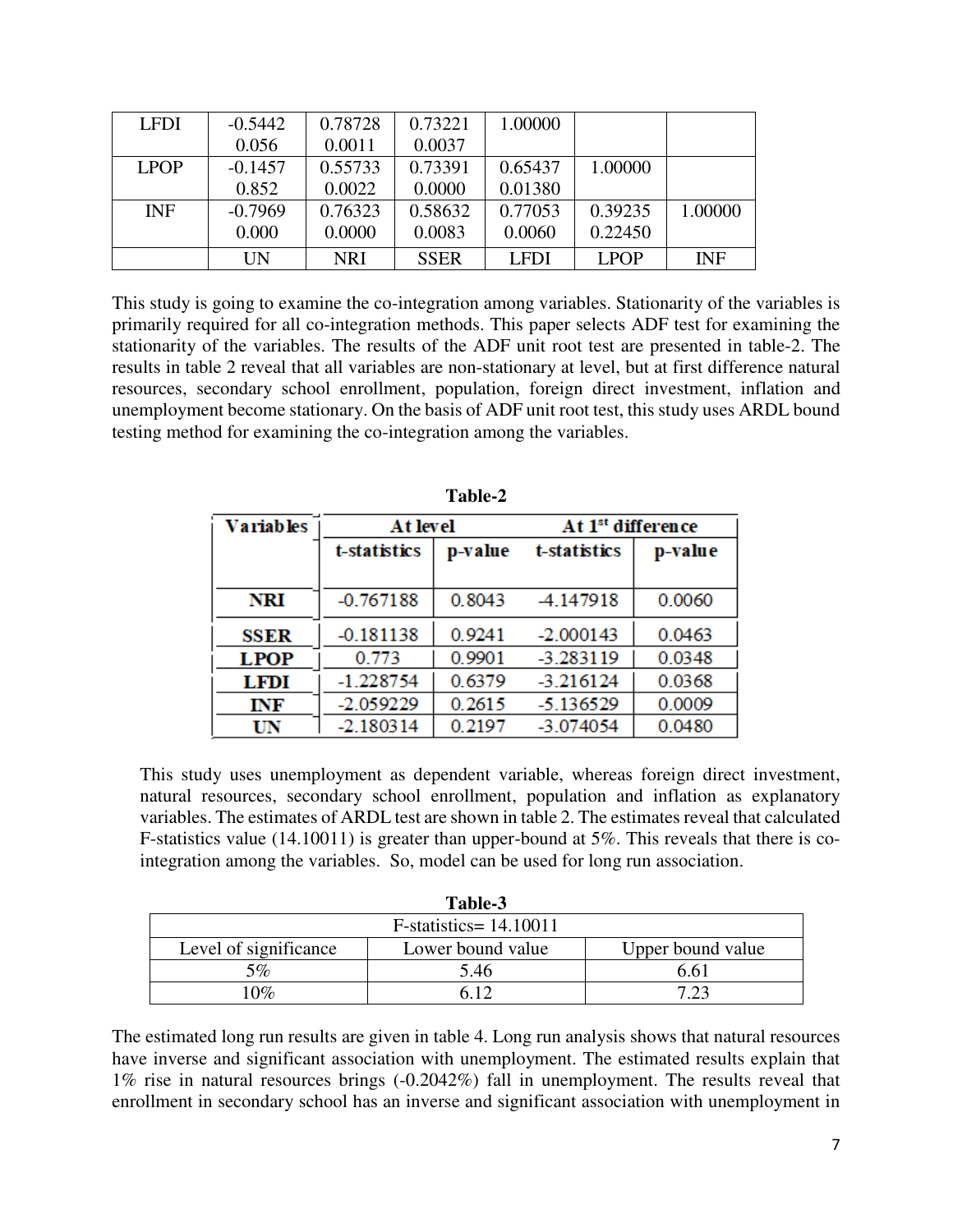the case of Pakistan. The results reveal that  $1\%$  rise in secondary education decreases unemployment by (-0.2762%). Kingdon and Knight (2001), Garcia (2004), Valadkhani (2003), Monastiriotis (2006) and Kwabena (2011) support the findings of the present study. The results explain that population has a positive and significant association with unemployment in the case of Pakistan. The results show that  $1\%$  rise in overall population brings  $(1.5002\%)$  rise in unemployment, these results are in line with Acero (1993), Kalim (2003), Echebiri (2005), Akhtar and Shahnaz (2005), Schoeman *et al.* (2008), Eita and Ashipala (2010), Kingdon and Knight (2001), Garcia (2004), Valadkhani (2003), Monastiriotis (2006) and Kwabena (2011). The results explain foreign direct investment has an inverse and significant influence over unemployment in the case of Pakistan. The estimates reveal that 1% rise in foreign direct investment reduces unemployment by (-0.8715%). Valadkhani (2003) and Monastiriotis (2006) also find same type relation between unemployment and foreign direct investment. The estimates show that inflation has a negative and significant association with unemployment in Pakistan. It shows that 1% rise in inflation brings (-0.29572%) fall in unemployment in Pakistan, these findings are consistent with the findings of Acero (1993), Kalim (2003), Echebiri (2005), Akhtar and Shahnaz (2005), Schoeman *et al.* (2008), Eita and Ashipala (2010), Kingdon and Knight (2001), Garcia (2004), Valadkhani (2003), Monastiriotis (2006), Kwabena (2011) and Qazi *et al.* (2010).

| Long Run: Dependent variable: UN |             |         |  |  |
|----------------------------------|-------------|---------|--|--|
| Variable                         | Coefficient | p-value |  |  |
| <b>NRI</b>                       | $-0.2042$   | 0.0008  |  |  |
| <b>SSER</b>                      | $-0.2762$   | 0.0001  |  |  |
| <b>LPOP</b>                      | 1.5002      | 0.0022  |  |  |
| LFDI                             | $-0.8715$   | 0.0077  |  |  |
| INF                              | $-0.29572$  | 0.0040  |  |  |

| Table-4                           |  |  |  |
|-----------------------------------|--|--|--|
| Long Run: Dependent variable: Ill |  |  |  |

After examining the long run association of variables, now short run association can be analyzed. With the help of the VECM short run relation among the variables can be analyzed. The short run outcomes are given in table 5. The outcomes explain that in short run natural resources have a positive and significant association with level of unemployment in Pakistan. The estimated outcomes reveal that secondary school enrollment and inflation have inverse short run association with unemployment in the case of Pakistan. The results reveal that population and foreign direct investment has an insignificant relationship with the level of unemployment in Pakistan. The outcomes of the study show that the value of ECM is significant and negative which is theoretically correct. This shows the convergence towards a long run from short run. The outcomes point out that ECM has (-0.225220), this reveals the adjustment speed of the model towards equilibrium in the long run. The results show that 22% variation in the short run is reversed in the coming year. It is estimated that model needs 5 months and 4 years for complete convergence. The most of estimated short run findings are consistent with the short run findings of Echebiri (2005), Akhtar and Shahnaz (2005), Schoeman *et al.* (2008) and Eita and Ashipala (2010).

| Table-5                            |         |        |  |  |
|------------------------------------|---------|--------|--|--|
| Short Run: Dependent variable: UN  |         |        |  |  |
| Coefficient<br>Variable<br>p-value |         |        |  |  |
| NR I                               | 0.16830 | 0.0000 |  |  |

**Table-5 Table-1**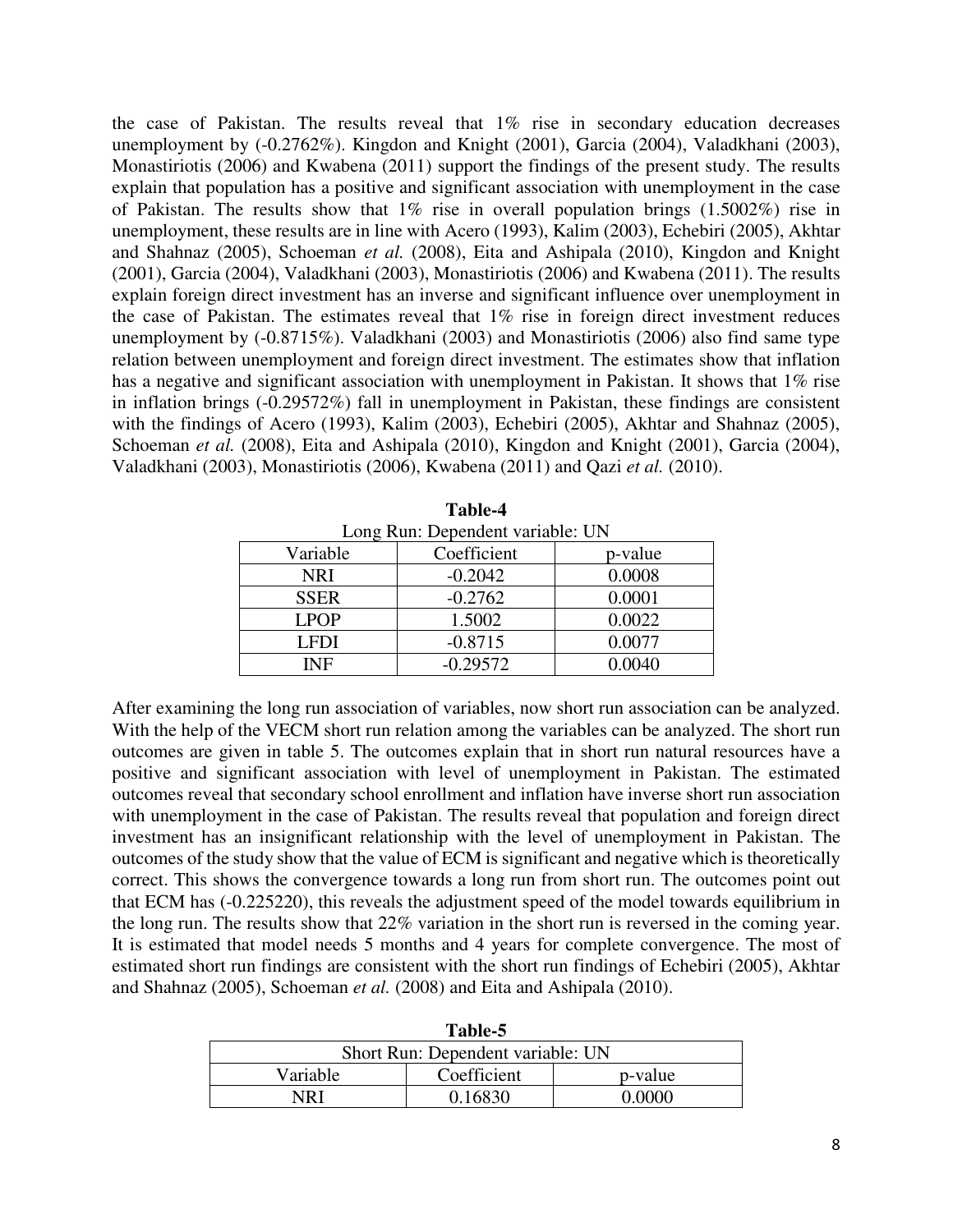| <b>SSER</b>                                           | $-0.38000$   | 0.0020 |  |  |  |
|-------------------------------------------------------|--------------|--------|--|--|--|
| <b>LPOP</b>                                           | 1.73950      | 0.2009 |  |  |  |
| <b>LFDI</b>                                           | $-0.830311$  | 0.3002 |  |  |  |
| <b>INF</b>                                            | $-0.1675221$ | 0.0400 |  |  |  |
| $Ecm(-1)$                                             | $-0.225220$  | 0.0015 |  |  |  |
| R-Squared .72736 R-Bar-Squared .64784 S.E. of         |              |        |  |  |  |
| Regression .011289 F-Stat. F(6,25) 10.6712[.000] Mean |              |        |  |  |  |
| of Dependent Variable .046908 S.D. of Dependent       |              |        |  |  |  |
| Variable .019022 Residual Sum of Squares .0030583     |              |        |  |  |  |
| Equation Log likelihood 102.6838 Akaike Info.         |              |        |  |  |  |
| Criterion 94.6838 Schwarz Bayesian Criterion          |              |        |  |  |  |
| 88.8209 DW-statistic<br>2.1932                        |              |        |  |  |  |

For examining heteroscedasticity, the normality of the data, serial correlation and function form of the model, the diagnostic analysis has been conducted. The estimated outcomes of the diagnostic methods given in table 6. The estimated outcomes from Lagrange multiplier test of residual serial correlation reveal that absence of serial correlation in the data. The Ramsey's RESET method with the help of the square of the fitted values explain that estimated model is in exact functional-form. Kurtosis and Skewness base normality tests reveal that data set is normally distributed. The estimated outcomes reveal the absence of heteroscedasticity. This show that the estimated model fulfills all the basic assumptions of OLS.

| 1 apie-6                                                                    |            |           |  |  |
|-----------------------------------------------------------------------------|------------|-----------|--|--|
| Diagnostic Tests                                                            |            |           |  |  |
| <b>Test Statistics</b>                                                      | LM-Version | F-Version |  |  |
| $1.3867$ [.239]*F(1,15)*<br>$.70240[.415]*$<br>A-Serial Correlation CHSQ(1) |            |           |  |  |
| $1.5212[.217]*F(1,15)*$<br>.77406[.393]*<br>B-Functional Form CHSQ(1)       |            |           |  |  |
| 1.3313[.514]*<br>$C\text{-}Normally CHSQ(2)$<br>Not-applicable              |            |           |  |  |
| .79430[.373]*F $(1,29)$ *<br>.76260[.390]*<br>D-Heteroscedasticity CHSQ(1)  |            |           |  |  |
| A: Lagrange multiplier test of residual serial correlation                  |            |           |  |  |
| B: Ramsey's RESET test using the square of the fitted values                |            |           |  |  |
| C: Based on a test of Skewness and kurtosis of residuals                    |            |           |  |  |
| D: Based on the regression of squared residuals on squared fitted values    |            |           |  |  |

**Table-6** 

Stability tests for analysis provides information related to the estimated model is shifted or not over time. The estimated outcomes of the Cumulative Sum of the Squares (CUSUMSQ) and Cumulative Sum (CUSUM) tests are explained in Figures 2 and 3. Estimated figures reveal that CUSUM and CUSUMSQ rest between the two critical lines shown in red indicating that the estimated model remains stable.

# **Figure 2 CUSUM**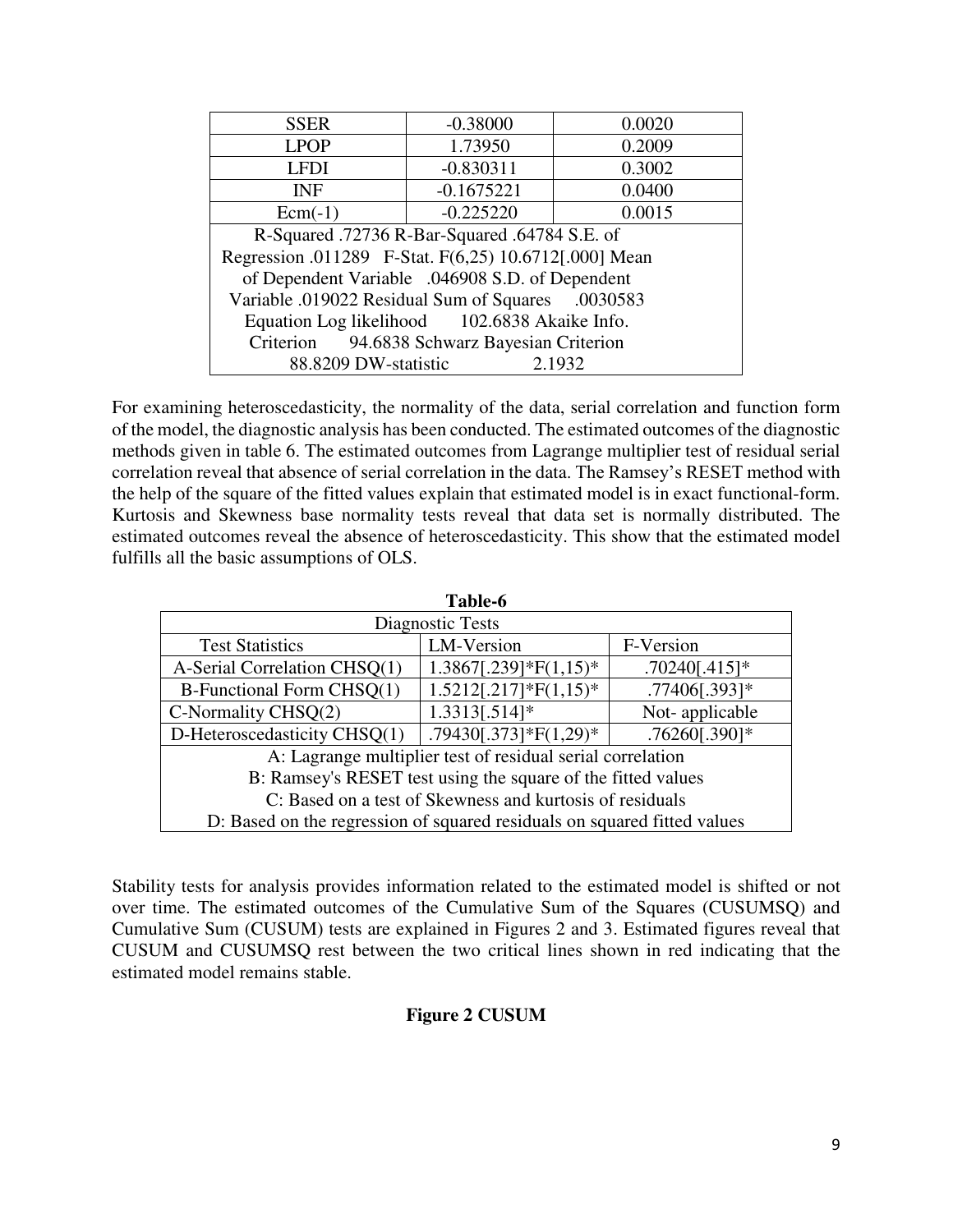

#### **Conclusions and Recommendations**

This paper has analyzed the association between natural resources agglomeration and unemployment in Pakistan from 1980 to 2016. This paper takes the level of unemployment as explained variable, whereas natural resources agglomeration, population, foreign direct investment, inflation and secondary education enrollment are selected explanatory variables. The ADF unit root test is used for testing the stationarity of the variables. The ARDL bound testing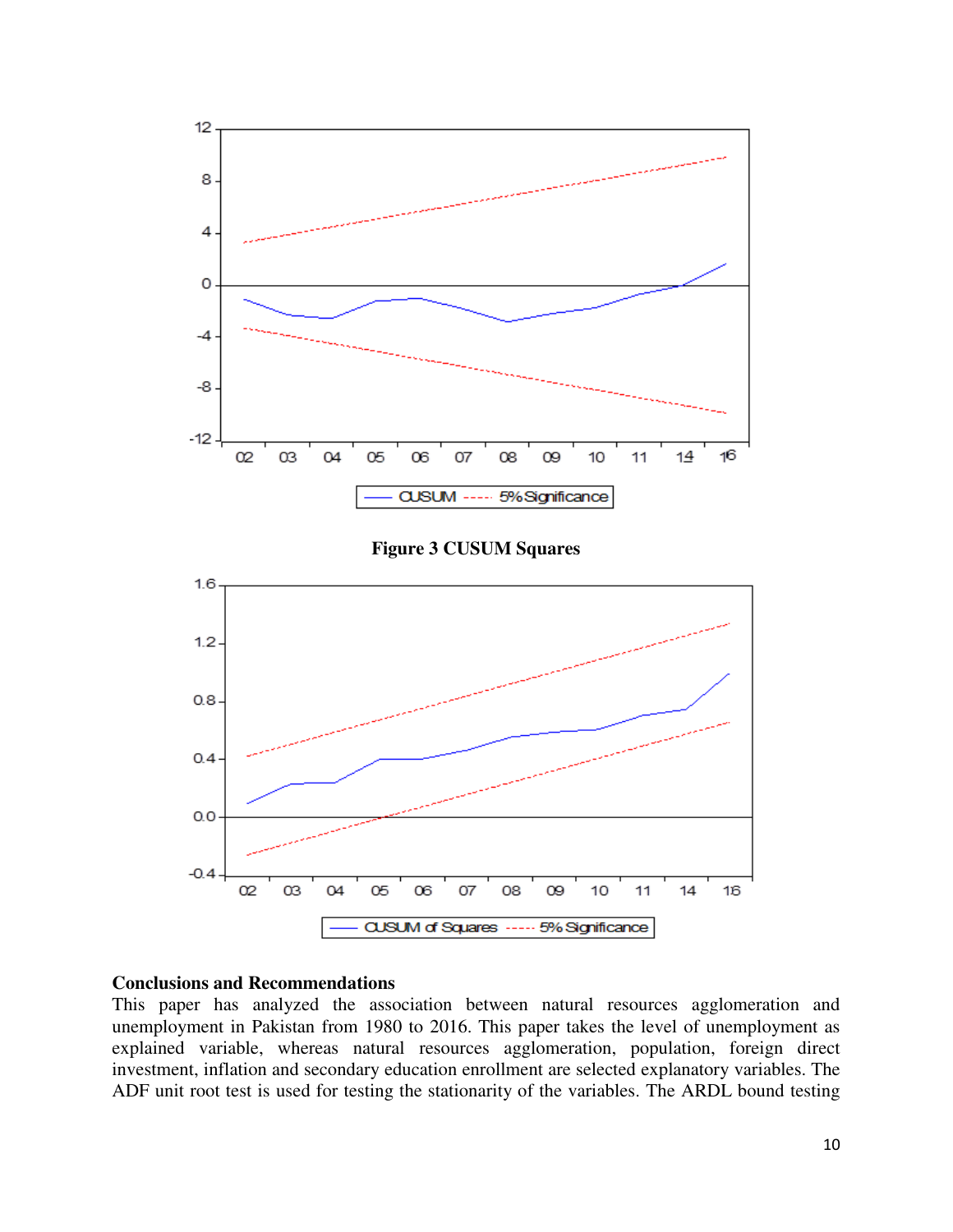method is used for examining the cointegration among the variables of the model. The results show that natural resources have a negative and significant relationship with unemployment. The study finds that natural resources agglomeration is an important factor for reducing unemployment in Pakistan. There are some other factors for agglomeration economies, i.e. Local economic policies, natural resources availability and amount of manpower for employment spatial distribution in Pakistan. Government of Pakistan should plan for the discovery of more natural resources, so that natural resources agglomeration can be enhanced which further reduces unemployment in Pakistan. The result reveals that secondary school enrollment has inverse and significant association with unemployment in the case of Pakistan. A rising level of education has provided the surety of rising human capital (Becker, 1994). So, if we have educated labor force, then half of our unemployment will be automatically vanished (Acero, 1993). So, the government of Pakistan should create opportunities for better education. The Prime Minister's Youth Program is a remarkable initiative of the government for enhancing human capital, but still many programs are needed for huge number of unemployed youths. The results reveal that population has a positive and significant relationship with unemployment in the case of Pakistan. Rising population means more youth to work, Pakistan is the sixth most populous country in the world (Economic Survey of Pakistan, 2016-17). For controlling its rising unemployment, there must be some checks on population growth in Pakistan (Kalim, 2003). Pakistan has well established family planning programs but the results of these programs are very poor. So, the government should use such tactics which motive masses about the risks of rising population. The results reveal that foreign direct investment has negative and significant impact on unemployment in the case of Pakistan. For increasing foreign direct investment in Pakistan, the government should provide investors a suitable environment for investment. For this purpose, different benefits are provided to the foreign investors (Monastiriotis, 2006), so that unemployment can be minimized. The results reveal that inflation rate has negative and significant relationship with unemployment in Pakistan. Phelps (1967) points out that inflation has a positive relationship with employment. The same is true from the results of this study, but the government of Pakistan should take necessary steps that rising inflation cannot disturb the purchasing power of the masses.

#### **References**

Acero, P. R. (1993). Análisis de las diferencias interprovinciales del desempleo en España.

Akhtar, S., & Shahnaz, L. (2006). Understanding the Youth Unemployment Conundrum in Pakistan: A Macro-Micro Analysis. *Indian Journal of Labour Economics*, *49*(2), 233-248.

Becker, G. S. (1994). Human capital revisited. In *Human Capital: A Theoretical and Empirical Analysis with Special Reference to Education (3rd Edition)* (pp. 15-28). The university of Chicago press.

Betz, M. R., Partridge, M. D., Farren, M., & Lobao, L. (2015). Coal mining, economic development, and the natural resources curse. *Energy Economics*, *50*, 105-116.

Brunello, G., & Langella, M. (2016). Local agglomeration entrepreneurship and the 2008 recession: Evidence from Italian industrial districts. *[Regional Science and Urban Economics,](http://www.sciencedirect.com/science/journal/01660462) 58,*  104-114*.*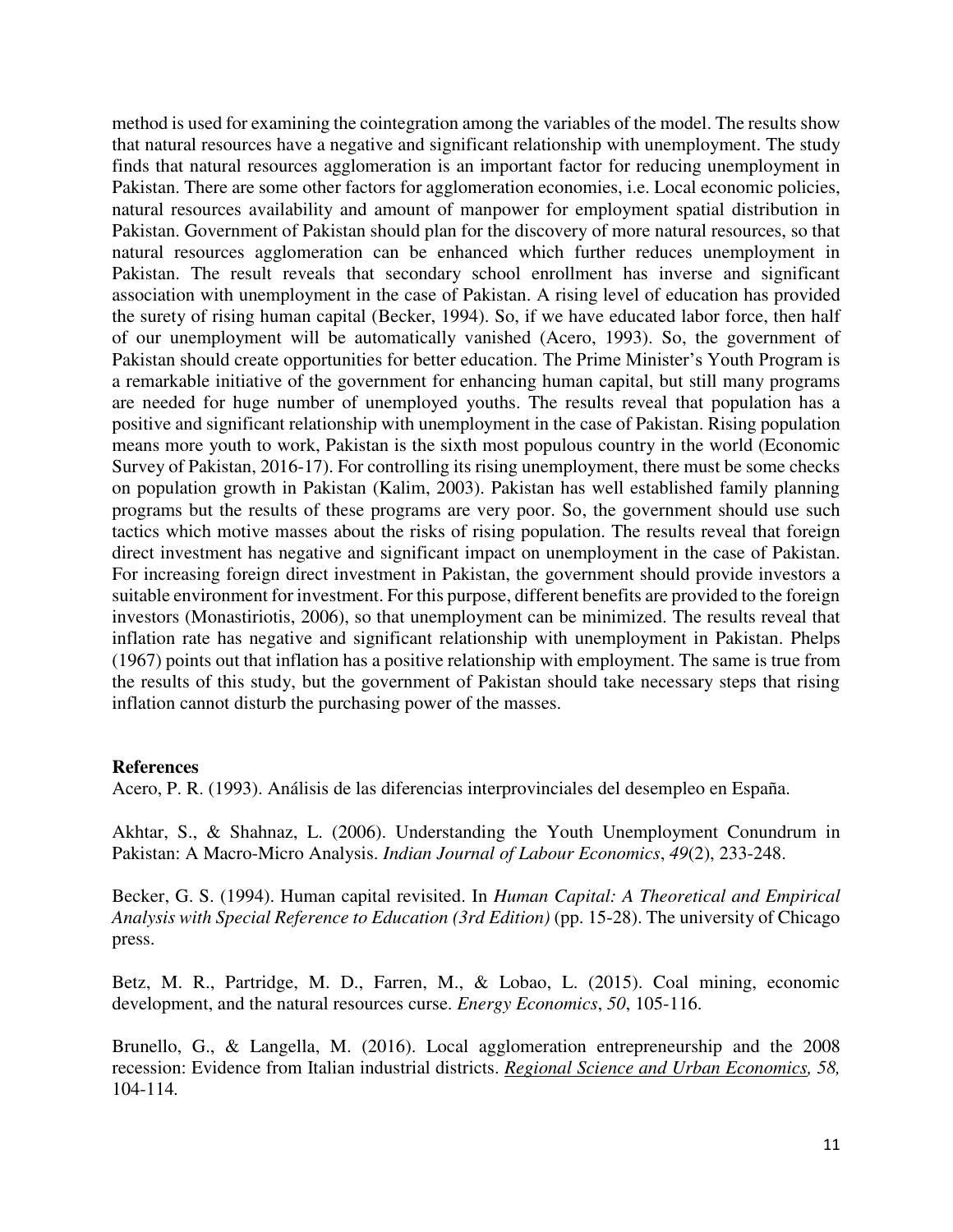Christ, K. (2010). Mercatus Graduate Policy Essay.

Ebeke, C. H., & Etoundi, S. M. N. (2017). The Effects of Natural Resources on Urbanization, Concentration, and Living Standards in Africa. *World Development*, *96*, 408-417.

Echebiri, R. N. (2005, July). Characteristics and determinants of urban youth unemployment in Umuahia, Nigeria: Implications for rural development and alternative labor market variables. In *A Paper presented at the ISSER/Cornell/World Bank conference on "Shared Growth in Africa" held in Accra, Ghana, July* (pp. 21-22).

Eita, J. H., & Ashipala, J. M. (2010). Determinants of unemployment in Namibia. *International Journal of Business and Management*, *5*(10), 92.

Engle, R. F., Granger, C. W. J., Hylleberg, S., & Lee, H. S. (1993). The Japanese consumption function. Journal of Econometrics, 55(1-2), 275-298.

Farhadi, M., Islam, M. R., & Moslehi, S. (2015). Economic freedom and productivity growth in resource-rich economies. *World Development*, *72*, 109-126.

Garcia-Rubiales, V. (2004). Unemployment in Spain: An analysis of labor mobility and young adult unemployment. *Stanford University, Stanford*.

Glaeser, E. L. (2008). Cities, agglomeration, and spatial equilibrium. Oxford University Press.

Head, K., Ries, J., & Swenson, D. (1995). Agglomeration benefits and location choice: Evidence from Japanese manufacturing investments in the United States. *Journal of international economics*, *38*(3), 223-247.

Johansen, S. (1991). Estimation and hypothesis testing of cointegration vectors in Gaussian vector autoregressive models. Econometrica: Journal of the Econometric Society, 1551-1580.

Johansen, S. (1992). Cointegration in partial systems and the efficiency of single-equation analysis. Journal of econometrics, 52(3), 389-402.

Johansen, S., & Juselius, K. (1990). Maximum likelihood estimation and inference on cointegration—with applications to the demand for money. Oxford Bulletin of Economics and statistics, 52(2), 169-210.

Jović, S., Maksimović, G., & Jovović, D. (2016). Appraisal of natural resources rents and economic development. *Resources Policy*, *50*, 289-291.

Kalim, R. (2003). Population and unemployment: A dilemma to resolve. *The IUP Journal of Applied Economics*, *2*(3), 7-15.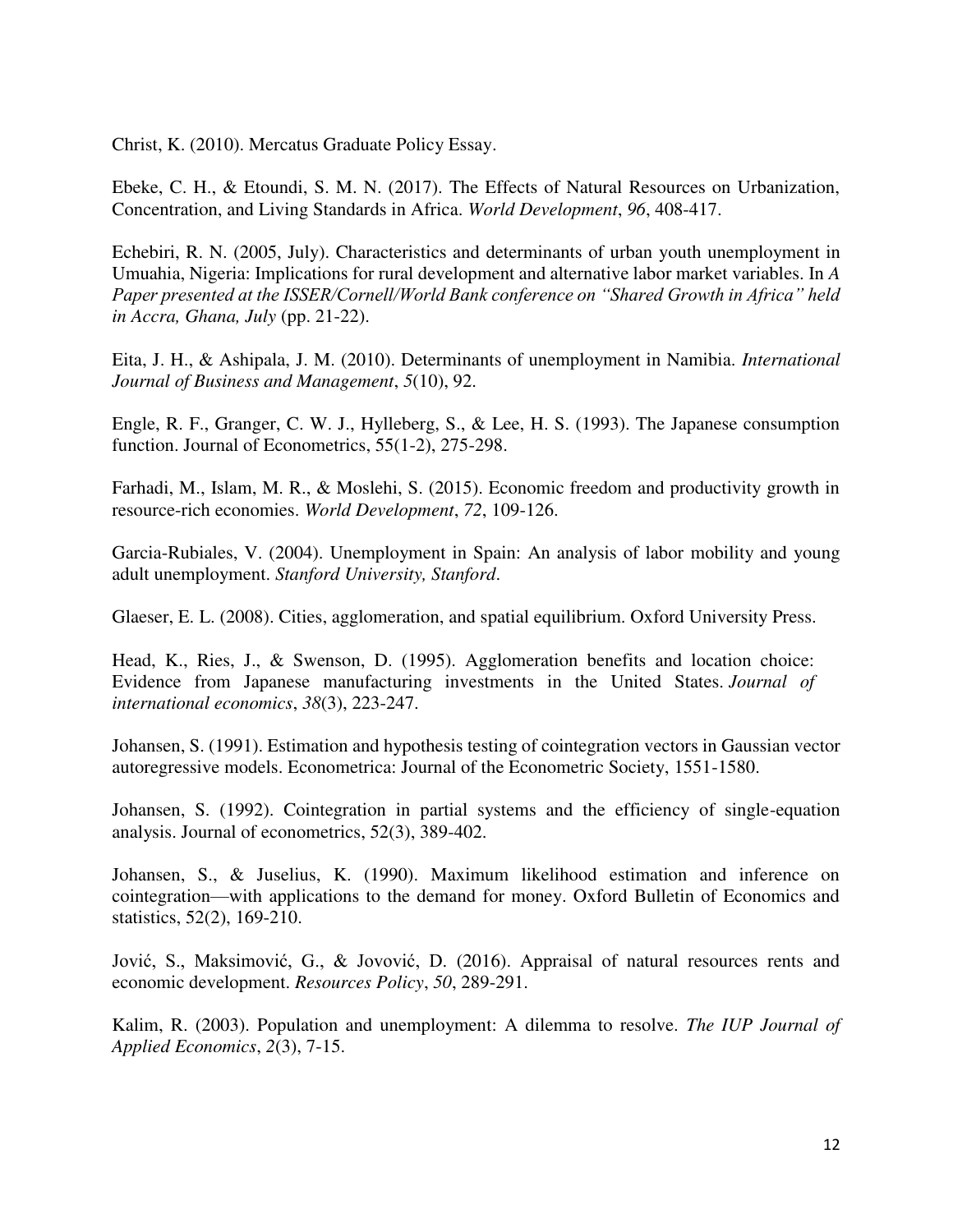Kingdon, G. G., & Knight, J. (2004). Race and the incidence of unemployment in South Africa. *Review of Development Economics*, *8*(2), 198-222.

Krugman, P. (1991). Increasing returns and economic geography. Journal of political economy, 99(3), 483-499.

Kwabena, A. K., & Kwame, B. G. (2011). Determinants of unemployment in Limpopo province in South Africa: Exploratory Srudies. *Journal of emerging trends in Economies and management Sciences (JETEMS)*, *2*(20), 11.

Lange, F. F. (1970). The interaction of a crack front with a second-phase dispersion. Philosophical Magazine, 22(179), 0983-0992.

Ministry of petroleum and natural resources of Pakistan.

Monastiriotis, V. (2006). Macro-determinants of UK regional unemployment and the role of employment flexibility.

Moomaw, R. L. (1981). Productivity and city size: a critique of the evidence. The Quarterly Journal of Economics, 96(4), 675-688.

Nagel, E. (1963). Assumptions in economic theory. The American Economic Review, 53(2), 211- 219.

Nelson, C. R., & Plosser, C. R. (1982). Trends and random walks in macroeconomic time series: some evidence and implications. *Journal of monetary economics*, *10*(2), 139-162.

Nelson, C. R., & Plosser, C. R. (1982). Trends and random walks in macroeconomic time series: some evidence and implications. Journal of monetary economics, 10(2), 139-162.

Ottaviano, G., & Thisse, J. F. (2004). Agglomeration and economic geography. *Handbook of regional and urban economics*, *4*, 2563-2608.

Peng, S. K., Thisse, J. F., & Wang, P. (2006). Economic integration and agglomeration in a middle product economy. *Journal of Economic Theory*, *131*(1), 1-25.

Pesaran, M. H., Shin, Y., & Smith, R. J. (2001). Bounds testing approaches to the analysis of level relationships. *Journal of applied econometrics*, *16*(3), 289-326.

Phelps, E. S. (1967). Phillips curves, expectations of inflation and optimal unemployment over time. *Economica*, 254-281.

Qazi, T. F., Khalid, A., & Shafique, M. (2015). Contemplating Employee Retention through Multidimensional Assessment of Turnover Intentions. *Pakistan Journal of Commerce & Social Sciences*, *9*(2).